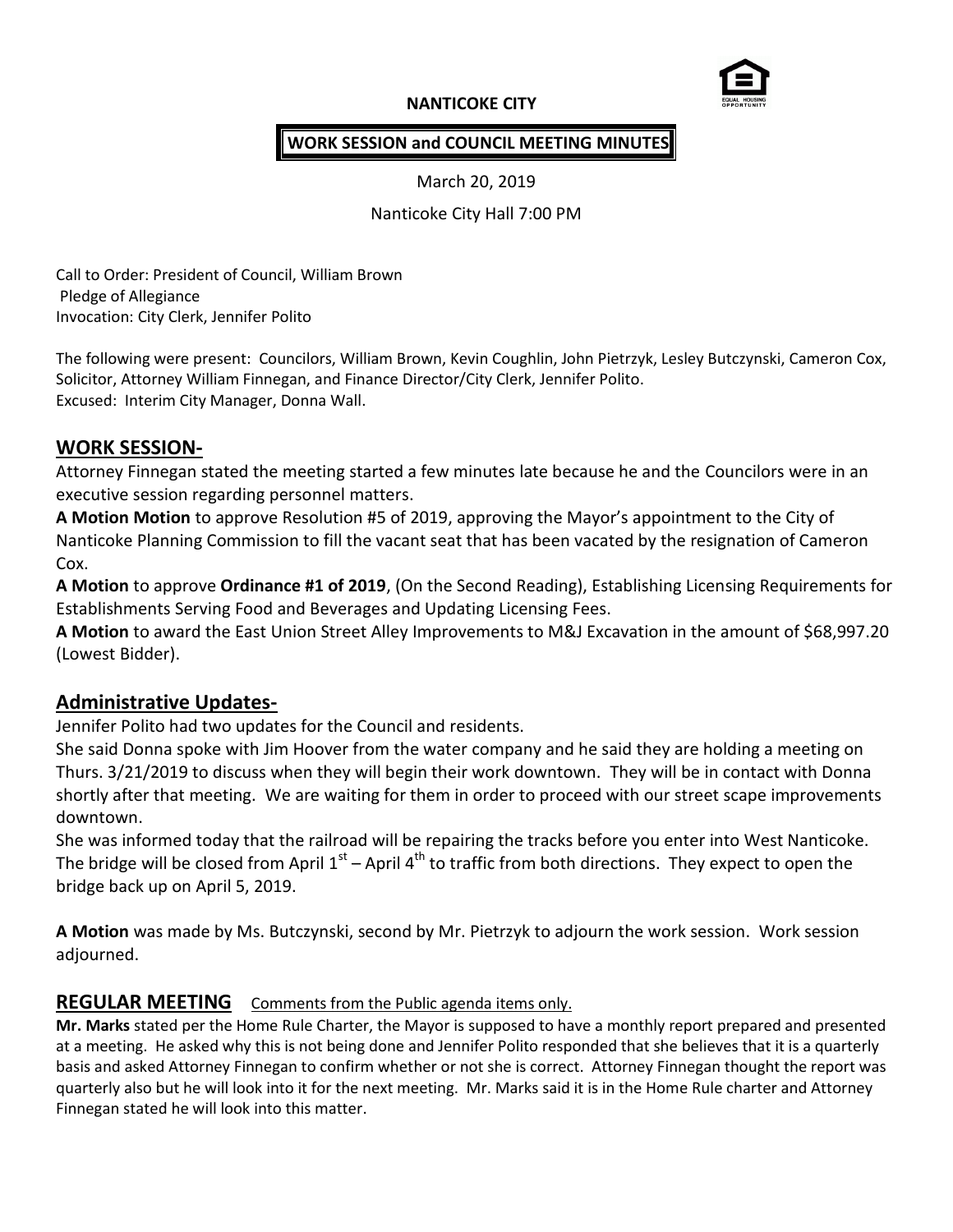## **Old Business**

**Councilor Coughlin** asked Jennifer if we advertised for the Roadmaster position and she replied yes and if he wants a copy of it, she would email it to him. He then asked if we have to spend more money to readvertise for the Roadmaster since the position was not filled. Jennifer replied we did hire for the Roadmaster position, it is Frank Marcinkowski. Jennifer stated the Foreman position is still open. Councilor Coughlin asked if we advertised for that position and Jennifer stated no because we were choosing someone from within the DPW department to promote to Foreman. She stated if we hired from the outside we would have had to advertise the position. Councilor Coughlin asked Jennifer what is taking so long to fill the position. Jennifer stated it was posted for a week at the DPW Garage, then Mayor Wiaterowski was going to review the applicants and he became ill and passed away. The position has not yet been filled by a DPW employee. Councilor Coughlin asked Jennifer when will this happen and she said the Mayor is going to repost the postion for 2 weeks, review the applicants and then make a decision. Councilor Coughlin asked if this will be done before the elections and Jennifer said she does not know the answer to that, he would have to ask the Mayor.

**Mr. Marks** wanted an update on the John Grohowski property at 129 Loomis Street. At a prior meeting Mr. Marks stated the proerty was a mess and asked if the City was doing anything about it and if the taxes have been paid. Police Chief Thomas Wall stated Code Officer Jack Minsavage has been down to assess the property and is trying to figure out who owns the property since Mr. Growski passed away and did not have a will. At this time, we do not know who owns the home. Jennifer stated she will make a few calls and find out if the taxes were paid or not.

### **New Business**

**A Motion** to approve the March 6, 2019 meeting minutes was made Ms. Butczynski, second Mr. Coughlin. Motion carried.

**A Motion** to approve payment of the bills in the amount of  $\frac{6364,642.59}{2}$  (Payroll \$122,280.14 and Payables \$242,362.45) was made by Ms. Butczynski, second by Mr. Pietrzyk. Motion carried.

**A Motion** to approve Resolution #5 of 2019, approving the Mayor's appointment to the City of Nanticoke Planning Commission to fill the vacant seat that has been vacated by the resignation of Cameron Cox was made by Ms. Butczynski second by Mr. Pietrzyk. Motion carried. Councilor Cameron Cox abstained.

**A Motion** to approve **Ordinance #1 of 2019**, (On the Second Reading), Establishing Licensing Requirements for Establishments Serving Food and Beverages and Updating Licensing Fees was made by Mr. Coughlin second by Ms. Butczynski. Motion carried.

**A Motion** to award the East Union Street Alley Improvements to M&J Excavation in the amount of \$68,997.20 (Lowest Bidder) was made by Mr. Pietrzyk second by Ms. Butczynski. Motion carried.

### **COMMENTS FROM THE PUBLIC –**

**Mr. Telencho** had a few questions to ask Jennifer Polito on the Schedule of Grants she prepared. His first question was the grants totaling over 7 million dollars are they all for the downtown streetscape and she applied yes. He then asked Jennifer the grant for \$317,000 says it's for demolition, what are we demolishing? Jennifer replied she was not sure, she would check with Donna when she returns from her conference on Monday and she will email him the answer. His last question was the 2018 CDBG and LSA that have been applied for but still pending, what are we doing with these grants? Jennifer stated she has to check with Betsy on the CDBG grant and she will get back to him and the LSA grant is to demolish the Bowlarama building.

**Mr. Rentko asked** the Councilors if any of the land in the Industrial Park off of Espy Street is Nanticoke's. Councilor Cameron Cox replies yes, a small parcel is Nanticoke's. He and Donna were just looking at maps to see how much of the property belonged to Nanticoke. The reason he is asking, he is concerned about the drainage of the Espy Creek that it will flow over the road and flood the property across the street if we had a large storm. He asked if anyone had addressed this issue and President Brown stated he would assume that the engineers would be aware of the issue and asked Jennifer Polito to follow up on this with the City engineers.